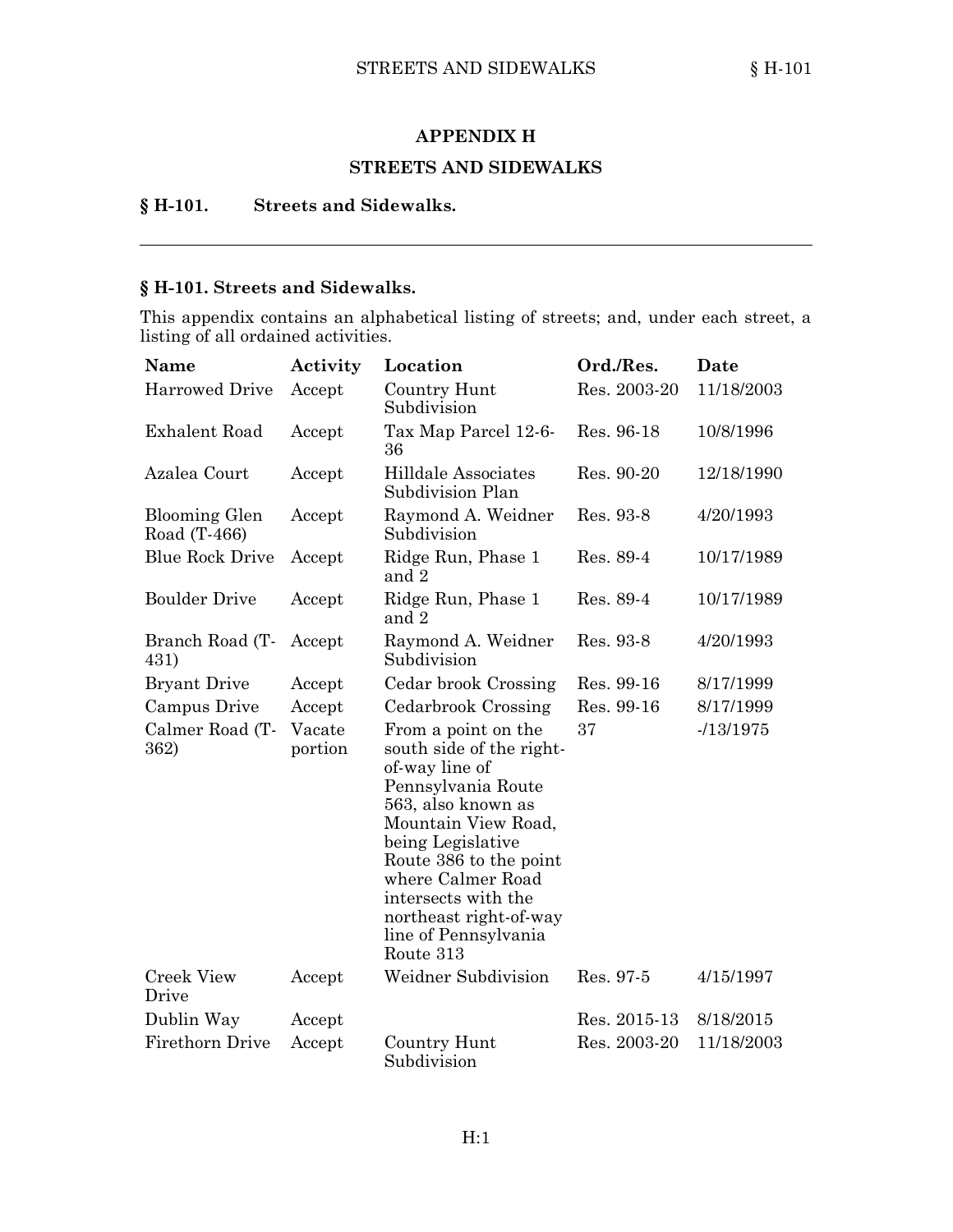## EAST ROCKHILL CODE  $§ H-101$

| Name                        | Activity | Location                                                                                                                                                                                                   | Ord./Res.    | Date       |
|-----------------------------|----------|------------------------------------------------------------------------------------------------------------------------------------------------------------------------------------------------------------|--------------|------------|
| Firethorn Drive             | Accept   | Garden View<br>Subdivision                                                                                                                                                                                 | Res. 2003-23 | 11/18/2003 |
| Greenleaf Circle            | Accept   | Cedarbrook Crossing                                                                                                                                                                                        | Res. 99-17   | 8/17/1999  |
| <b>High Point</b><br>Circle | Accept   | Ridge Run, Phase IV                                                                                                                                                                                        | Res. 94-16   | 12/20/1994 |
| Hill Road (T-<br>364)       | Accept   | Ridge Run, Phase III                                                                                                                                                                                       | Res. 93-16   | 10/12/1993 |
| <b>Holly Drive</b>          | Accept   | Hilldale Associates<br>Subdivision Plan                                                                                                                                                                    | Res. 90-20   | 12/18/1990 |
| Lark Lane                   | Accept   | Country Hunt<br>Subdivision                                                                                                                                                                                | Res. 2003-20 | 11/18/2003 |
| Overhill Circle             | Accept   | Ridge Run, Phase IV                                                                                                                                                                                        | Res. 91-4    | 11/17/1991 |
| Owl Lane                    | Accept   | Garden View<br>Subdivision                                                                                                                                                                                 | Res. 2003-23 | 11/18/2003 |
| Park Avenue                 | Accept   | Hilldale Associates<br>Subdivision Plan                                                                                                                                                                    | Res. 90-20   | 12/18/1990 |
| Pebble Circle               | Accept   | Ridge Run, Phase 2                                                                                                                                                                                         | Res. 89-4    | 10/17/1989 |
| Quarry Road (T-<br>366)     | Vacate   | From 33 feet west of<br>the center line of the<br>Reading Company<br>Railroad tracks to the<br>property line between<br>the Pennsylvania<br>Game Commission<br>and the General<br>Crushed Stone<br>Company | 36           | 9/9/1974   |
| Ridge Run Road              | Accept   | Ridge Run, Phase III                                                                                                                                                                                       | Res. 93-16   | 10/12/1993 |
| Ridge Run Road<br>(East)    | Accept   | Ridge Run, Phase IV                                                                                                                                                                                        | Res. 91-4    | 11/17/1991 |
| Ridge Run Road<br>(West)    | Accept   | Ridge Run, Phase III                                                                                                                                                                                       | Res. 93-16   | 10/12/1993 |
| Ridge Run Road Accept       |          | Ridge Run, Phase IV                                                                                                                                                                                        | Res. 94-16   | 12/20/1994 |
| Ridge Run Road              | Accept   |                                                                                                                                                                                                            | Res. 2002-15 | 12/17/2002 |
| Rocky Mount<br>Circle       | Accept   | Ridge Run, Phase III                                                                                                                                                                                       | Res. 93-16   | 10/12/1993 |
| School House<br>Road        | Accept   | Smith Subdivision                                                                                                                                                                                          | Res. 93-11   | 4/20/1993  |
| Shale Circle                | Accept   | Ridge Run, Phase III                                                                                                                                                                                       | Res. 93-16   | 10/12/1993 |
| Stone Edge Road Accept      |          | Ridge Run, Phase III                                                                                                                                                                                       | Res. 93-16   | 10/12/1993 |
| Stone Edge Road Accept      |          | Ridge Run, Phase 1                                                                                                                                                                                         | Res. 89-4    | 10/17/1989 |
| Sunnyside Lane              | Accept   | Cedarbrook Crossing                                                                                                                                                                                        | Res. 99-17   | 8/17/1999  |
| <b>Tower Circle</b>         | Accept   | Chadd's Place                                                                                                                                                                                              | Res. 95-7    | 12/12/1995 |
| Twelfth Street              | Accept   | Hillside Estates                                                                                                                                                                                           | Res. 2010-17 | 10/12/2010 |